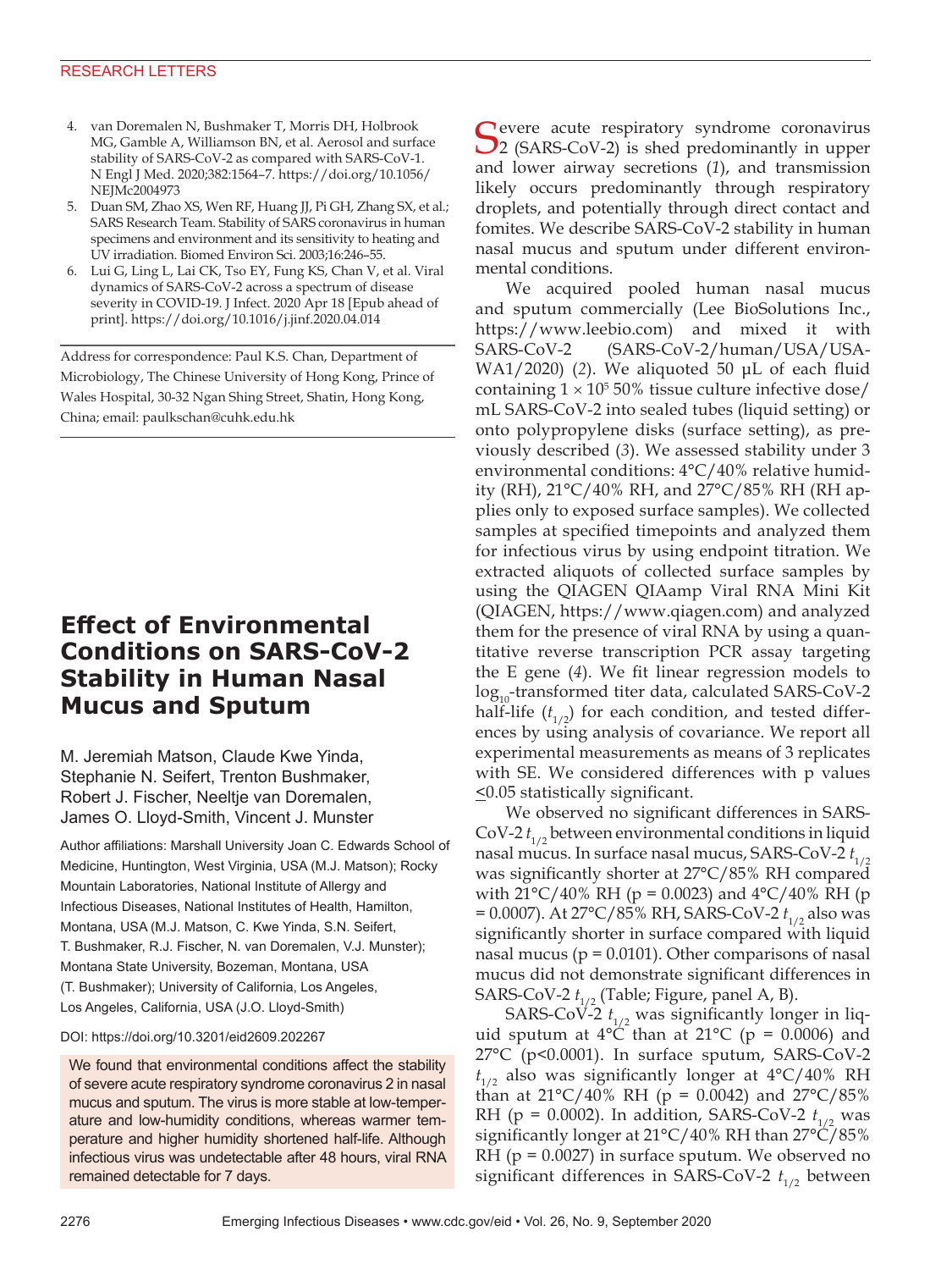liquid and surface sputum (Table; Figure, panel C, D). SARS-CoV-2 RNA remained detectable for  $\geq$ 7 days in all surface samples, with a gradual increase in cycle threshold value (decrease in detected RNA) occurring only in nasal mucus at 27°C/85% RH (Figure, panel B, D).

We previously reported on the surface stability of SARS-CoV-2 in culture media at 21°C/40% RH (*3*). However, SARS-CoV-2 stability is affected by its surrounding matrix and environmental conditions. The  $t_{1/2}$  we report here for SARS-CoV-2 in surface nasal mucus and sputum at 21°C/40% (Table) is considerably shorter than what we found in culture media under similar conditions  $(t_{1/2} 6.8$  [95% CI 5.6– 8.2] hours) (*3*). In addition, we set out to determine SARS-CoV-2 stability in nasal mucus and sputum under environmental conditions that approximate temperate winter (4°C/40% RH), climate-controlled  $(21^{\circ}C/40\% \text{ RH})$ , and temperate summer or tropical (27°C/85% RH) settings. SARS-CoV-2 was generally more stable at cooler temperatures and lower RH, and less stable at warmer temperatures and higher RH. Nevertheless, with our experimental protocol and initial titer, we predicted that SARS-CoV-2 would remain infectious in nasal mucus and

**Table.** Half-life  $(t_{1/2})$  for SARS-CoV-2 in human nasal mucus and sputum under different environmental conditions\*

| Sample and                                                            |                      |                        |
|-----------------------------------------------------------------------|----------------------|------------------------|
| exposure type                                                         | Environment          | Half-life, $h(95% Cl)$ |
| Nasal mucus                                                           |                      |                        |
| Liguid                                                                | $4^{\circ}$ C        | $4.9(3.5 - 8.7)$       |
|                                                                       | $21^{\circ}$ C       | $3.7(3.1 - 4.7)$       |
|                                                                       | $27^{\circ}$ C       | $3.1(2.3 - 4.4)$       |
| Surface                                                               | 4°C/40% RH           | $3.3(2.6-4.4)$         |
|                                                                       | 21°C/40% RH          | $3.1(2.5 - 4.1)$       |
|                                                                       | 27°C/85% RH          | $1.5(1.2 - 1.9)$       |
| Sputum                                                                |                      |                        |
| Liguid                                                                | $4^{\circ}$ C        | $7.0(5.8 - 8.9)$       |
|                                                                       | $21^{\circ}$ C       | $1.9(1.3 - 3.2)$       |
|                                                                       | $27^{\circ}$ C       | $1.3(1.1 - 1.7)$       |
| Surface                                                               | $4^{\circ}$ C/40% RH | $5.8(4.8 - 7.3)$       |
|                                                                       | 21°C/40% RH          | $3.1(2.3 - 4.6)$       |
|                                                                       | 27°C/85% RH          | $1.5(1.1 - 2.4)$       |
| *RH, relative humidity; SARS-CoV-2, severe acute respiratory syndrome |                      |                        |
| coronavirus 2.                                                        |                      |                        |

sputum on surfaces for  $\geq$ 10-12 hours even in warm, humid conditions. However, the amount of infectious SARS-CoV-2 shed and virus stability in relationship to infectious dose for humans are currently unknown, hampering conclusions regarding infectious duration and transmission. The general similarity in SARS-CoV-2 stability between liquid and surface samples suggests that in general temperature factored more heavily than humidity.



**Figure**. Stability of severe acute respiratory syndrome coronavirus 2 over time in human nasal mucus and sputum under different environmental conditions: liquid nasal mucus (A), surface nasal mucus (B), liquid sputum (C), and surface sputum (D). For panels B and D, the squares correspond to viral titer on the left y-axis, and the circles correspond to viral RNA (C<sub>t</sub> value) on the right y-axis. We collected samples in 1 mL media for each condition at 0, 1, 4, 8, and 24 hours, then daily for 7 days and performed end-point titrations in quadruplicate on Vero E6 cells and made calculations using the Spearman-Kärber method. We log<sub>10</sub>-transformed and fit titers with linear regression models, including 95% CIs (shaded area around lines of best fit), by using GraphPad Prism 8 (https://www.graphpad.com). We extracted aliquots of collected surface samples by using the QIAamp Viral RNA Mini Kit (QIAGEN, https://www.qiagen.com) and analyzed them for the presence of viral RNA by using quantitative reverse transcription PCR targeting the E gene. For both viral titers and C<sub>t</sub> values, plots show means of 3 replicates with SE. The limit of detection for each experimental condition was 10<sup>o.s</sup> TCID<sub>so</sub>/mL for viral titer and 40 for C<sub>t</sub> value and is indicated by the dashed line. Relative humidity is not applicable to liquid samples (panels A and C), which were in sealed tubes.  ${\tt C}_v$  cycle threshold; RH, relative humidity; TCID<sub>50</sub>/mL, 50% tissue culture infective dose/mL.